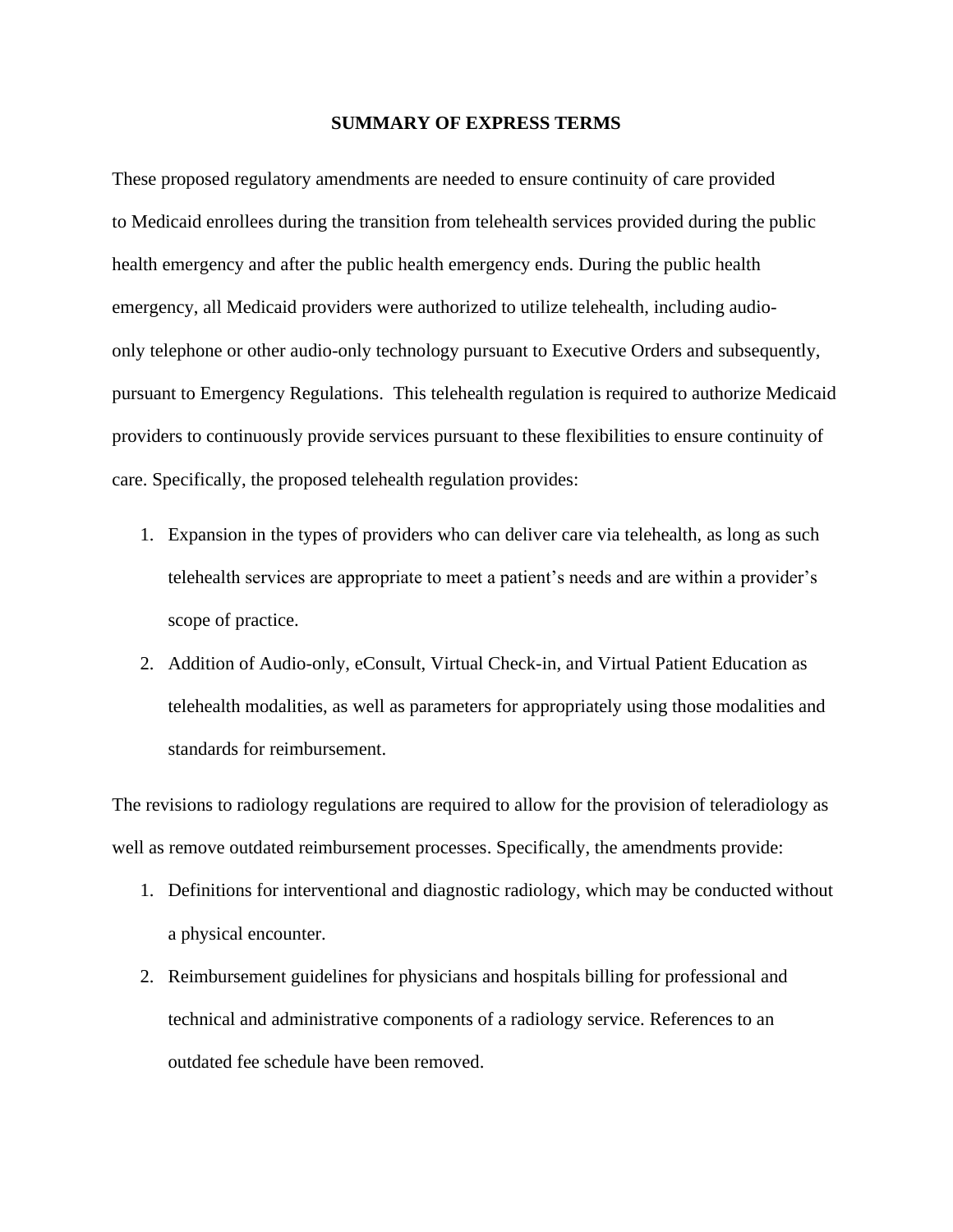Pursuant to the authority vested in the Commissioner of Health by sections 2999-cc(2)(y) and  $(4)$ , 2999-ee, and 201 $(1)(v)$  of the Public Health Law and section 365-a of the Social Services Law, sections 505.17 and 533.6 of Title 18 (Social Services) of the Official Compilation of Codes, Rules and Regulations of the State of New York are amended, and Part 538 is added, to be effective on publication of the Notice of Adoption in the State Register, to read as follows:

Paragraph (7) of subdivision (c) of section 505.17 is amended to read as follows:

- (7) Radiology services means the provision of the following services to MA recipients:
- (i) [diagnostic] interventional radiology;
- (ii) screening and diagnostic radiology, including ultrasound and nuclear medicine; or
- (iii) [nuclear medicine; or
- (iv)] radiation oncology.

#### Subdivision (f) of section 505.17 is amended to read as follows:

(f) Limitations on payment for radiology services.

(1) In order to be paid for both the professional and the technical and administrative components of the radiology service or solely for the technical and administrative component, as defined in section 533.6(b) of this Title, qualified practitioners who provide radiology services in their offices must [perform the professional component of radiology services as set forth in section 533.6 of this Title and]:

(i) own or directly lease the equipment and must supervise and control the radiology technicians who perform the radiology procedures; or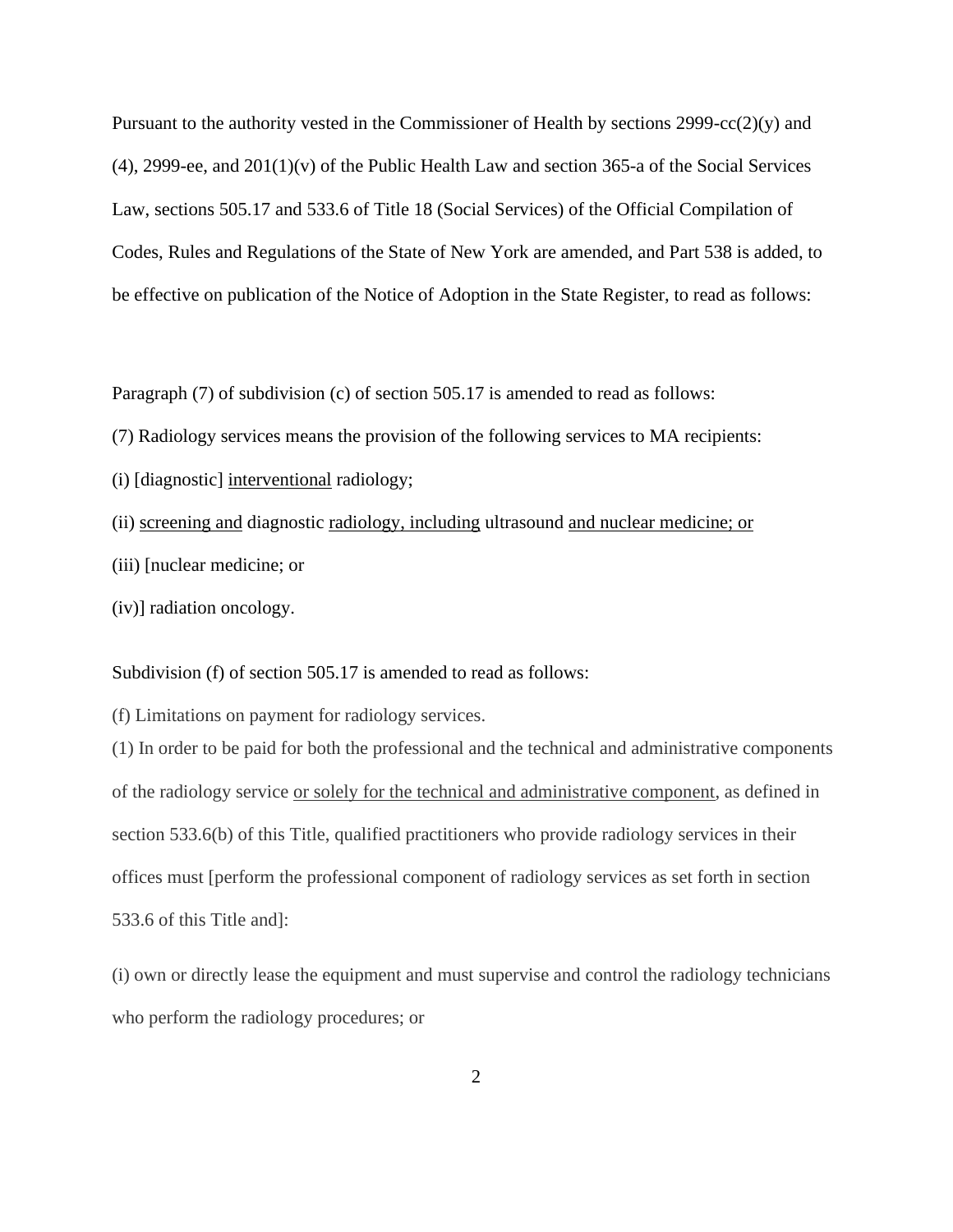(ii) be the employees of physicians who own or directly lease the equipment and must supervise and control the radiology technicians who perform the radiology procedures.

(2) In order to be paid for both the professional and the technical and administrative components of the radiology services or solely for the technical and administrative component, as defined in section 533.6(b) of this Title, qualified practitioners who provide radiology services in mobile settings must [perform the professional component of radiology services as set forth in section 533.6 of the Title and]:

(i) own or directly lease the equipment and must employ the radiology technicians who perform the radiology procedures; or

(ii) be the employees of physicians who own or directly lease the equipment and such physicians must employ the radiology technicians who perform the radiology procedures.

(3) A qualified practitioner who provides radiology services in a facility certified under Article 28 of the Public Health Law which owns or leases the equipment [and in which the professional component is not included in the facility's MA payment rate as established by the Department of Health and approved by the Director of the Budget] will be paid only the professional component of the radiology services as defined in section 533.6 of this Title. No payment will be made to a qualified practitioner solely for the technical and administrative component of radiology services provided in such a facility.

(4) If a qualified practitioner in private practice sends a film to a radiologist for professional review, [no payment will be made to the radiologist. The cost of such professional review is a cost of doing business to the qualified practitioner providing the radiology service] the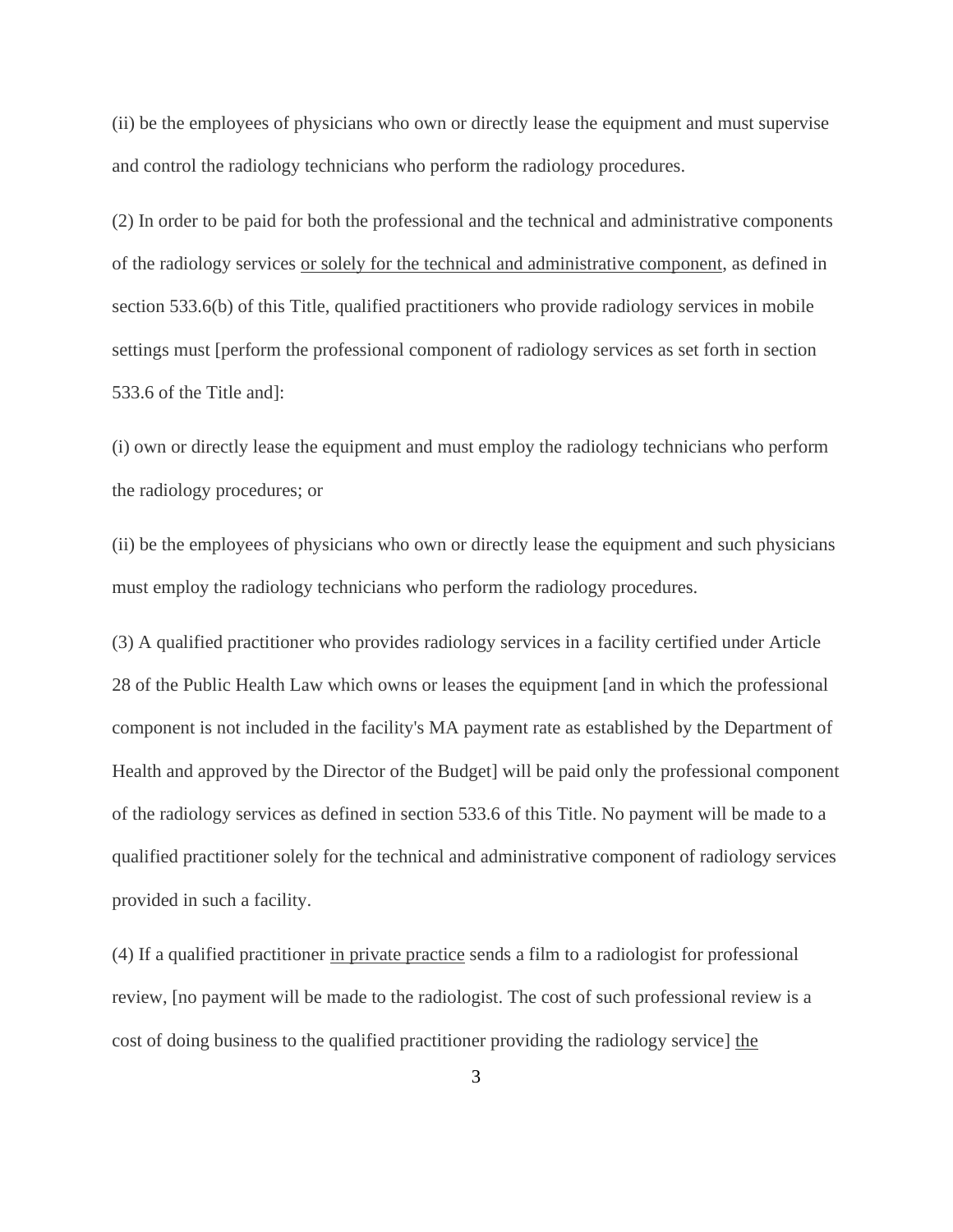practitioner must comply with paragraph (1) or (2) of this subdivision and payment will be made solely for the technical and administrative component as defined in section 533.6 of this Title. The radiologist performing the read will be reimbursed solely for the professional component as defined in section 533.6 of this Title.

Subdivisions (a) through (e) of section 533.6 are amended to read as follows:

(a) Maximum payment for radiology services. The department will [pay] reimburse providers of radiology services according to the radiology fees listed in the relevant Radiology Fee Schedule [in subdivision (f) of this section] at

<https://www.emedny.org/ProviderManuals/Radiology/index.aspx> or

[https://www.emedny.org/ProviderManuals/OrderedAmbulatory/index.aspx.](https://www.emedny.org/ProviderManuals/OrderedAmbulatory/index.aspx) Unless otherwise indicated, these fees are full payment for the radiology service provided.

(b) Radiology fee components. The fees listed in [the] each Radiology Fee Schedule set forth in subdivision (a) of this section include payment for the professional component [and for] and/or the technical and administrative component of radiology services.

(1) Professional component. [(i)] The professional component of radiology services refers to the various professional services performed by physicians, including:

 $[(a)]$  (i)(*a*) for interventional radiology services, determining the patient's problem, including interviewing the patient, obtaining the patient's medical history, and [physically] examining the patient to decide how to perform radiology procedures;

(*b*) for diagnostic radiology services, reviewing relevant clinical information as presented by the ordering or referring physician, including the basis for performing the radiology study;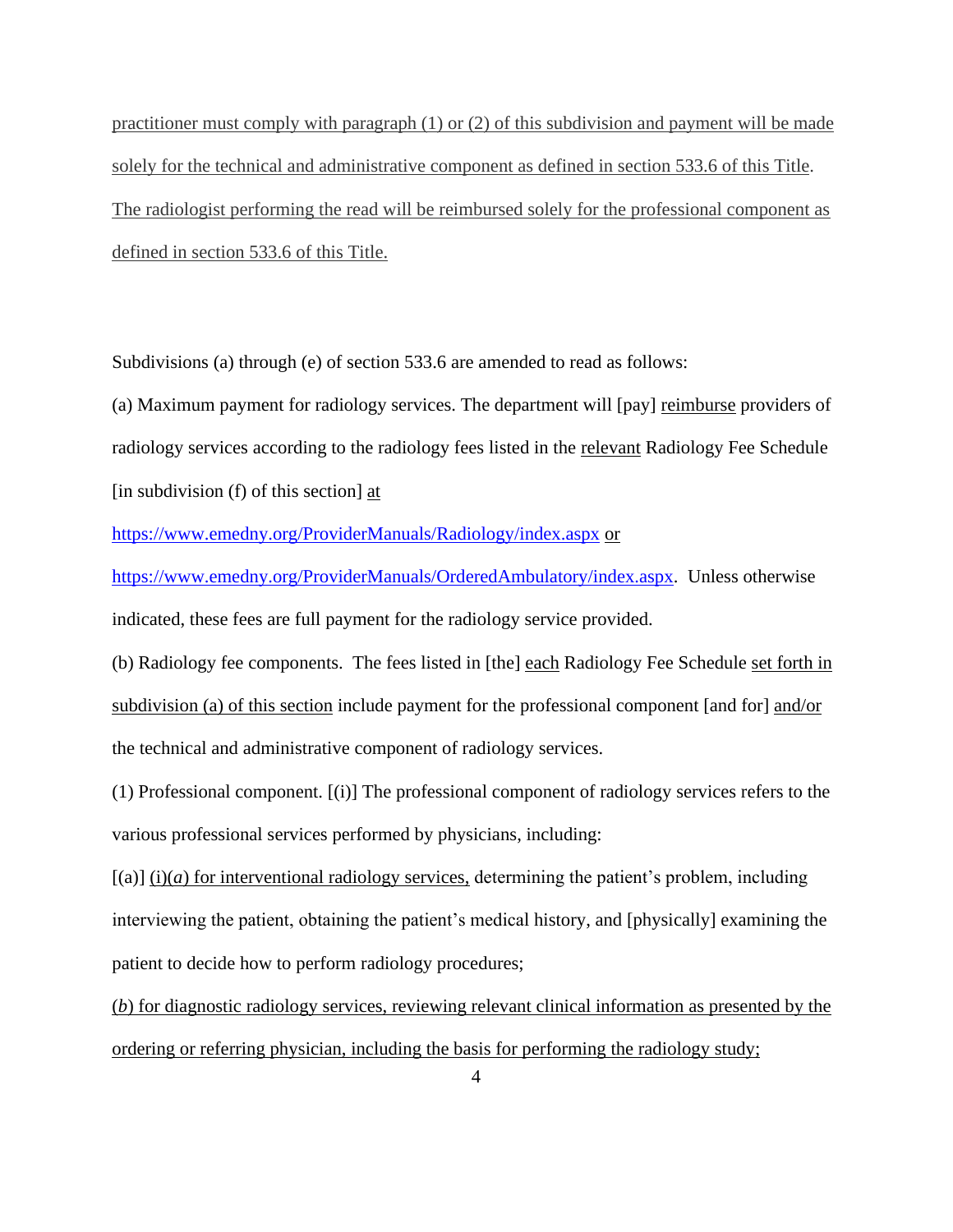[(b)] (ii) studying the results of diagnostic or therapeutic procedures, interpreting X-rays or radioisotope data and estimating treatment results;

[(c)] (iii) dictating examination or treatment reports; and

[(d) Consulting] (iv) consulting with and furnishing written reports to referring physicians regarding the results of diagnostic or therapeutic procedures.

[(ii) Physicians who render these services in hospitals are paid 40 percent of the appropriate fee listed in the Radiology Fee Schedule. The remaining 60 percent is applied to the technical and administrative component described in paragraph (2) of this subdivision.

(iii) Payments may be made only to physicians meeting the requirements of section 505.17 of this Title. Only physicians who are not paid by a hospital for patient care and who bill separately from a hospital may be paid under this section.]

(2) Technical and administrative component of radiology services. [(i)] The technical and administrative component of radiology services refers to [the] various services [provided to the physician by the hospital], including the following:

[(a)] (i) use of [hospital] personnel, such as technologists and clerical staff;

[(b)] (ii) use of [hospital] supplies such as film, opaques, radioactive substances, chemicals and drugs; and

[(c)] (iii) purchase, rental or maintenance of space, equipment, telephones or other [facilities or] related supplies.

[(ii) Sixty percent of the fee listed in the Radiology Fee Schedule is applicable to these technical and administrative services provided by the hospital.]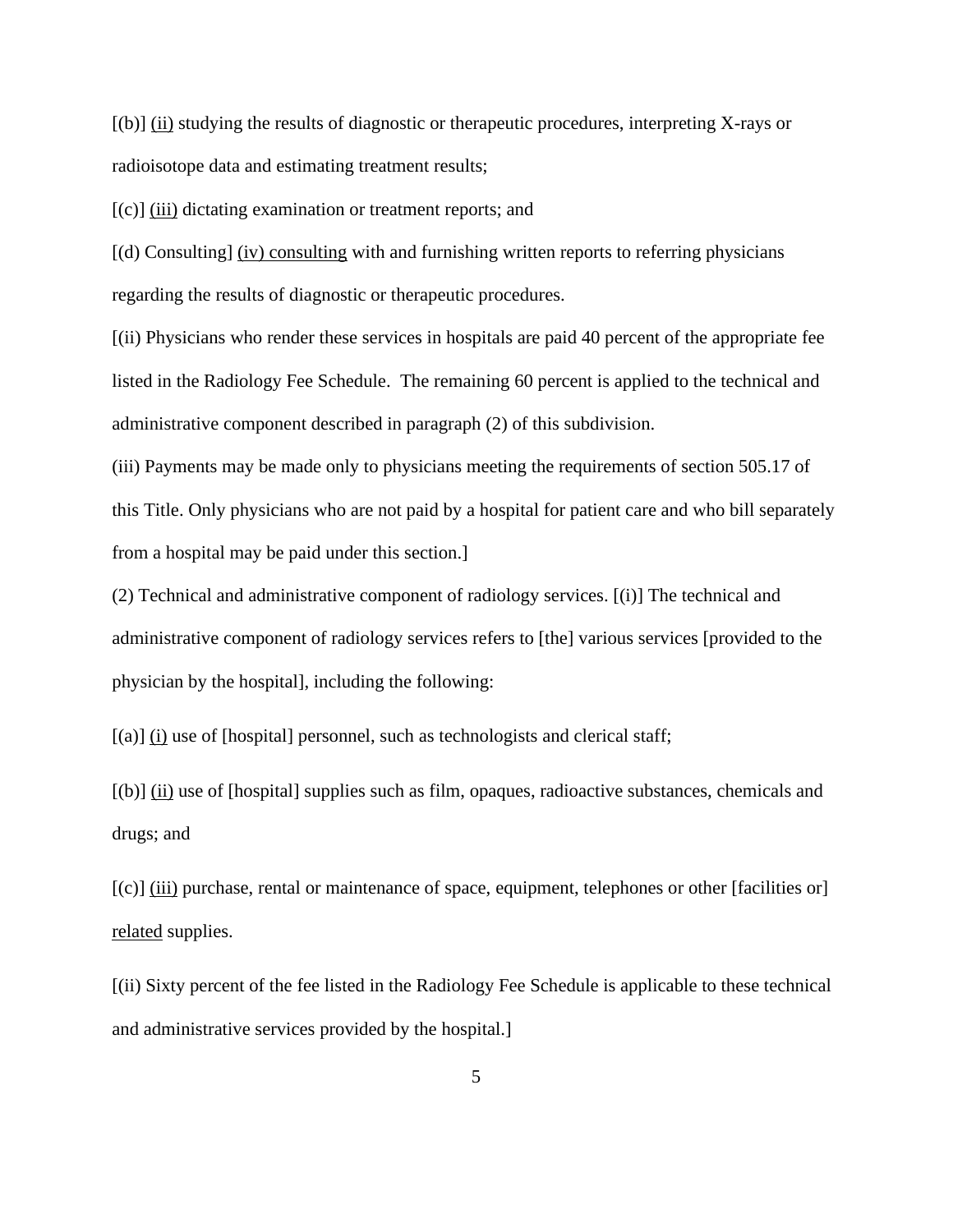(3) Procedures not separable into professional and technical and administrative components. Injections of radiopaque media, fluoroscopy and consultations must be performed by the physician. Consequently, these procedures are not separated for billing into professional and technical and administrative components, and the total fee listed in the relevant Radiology Fee Schedule set forth in subdivision (a) of this section for such services is paid to the physician.

(c) Reimbursement. (1) Physicians who render both the professional and technical and administrative components of a radiology service must meet the requirements of section 505.17 of this Title and will be reimbursed the global fee listed in the relevant Radiology Fee Schedule set forth in subdivision (a) of this section.

(2) Physicians who render solely the professional component of a radiology service will be reimbursed the professional fee listed in the relevant Radiology Fee Schedule set forth in subdivision (a) of this section.

(3) Physicians who render solely the technical and administrative component of a radiology service must meet the requirements in section 505.17 of this Title and will be reimbursed the technical and administrative fee listed in the relevant Radiology Fee Schedule set forth in subdivision (a) of this section.

(4) Hospitals that render both the professional and technical component of a radiology service will be reimbursed the global fee listed in the relevant Radiology Fee Schedule set forth in subdivision (a) of this section.

6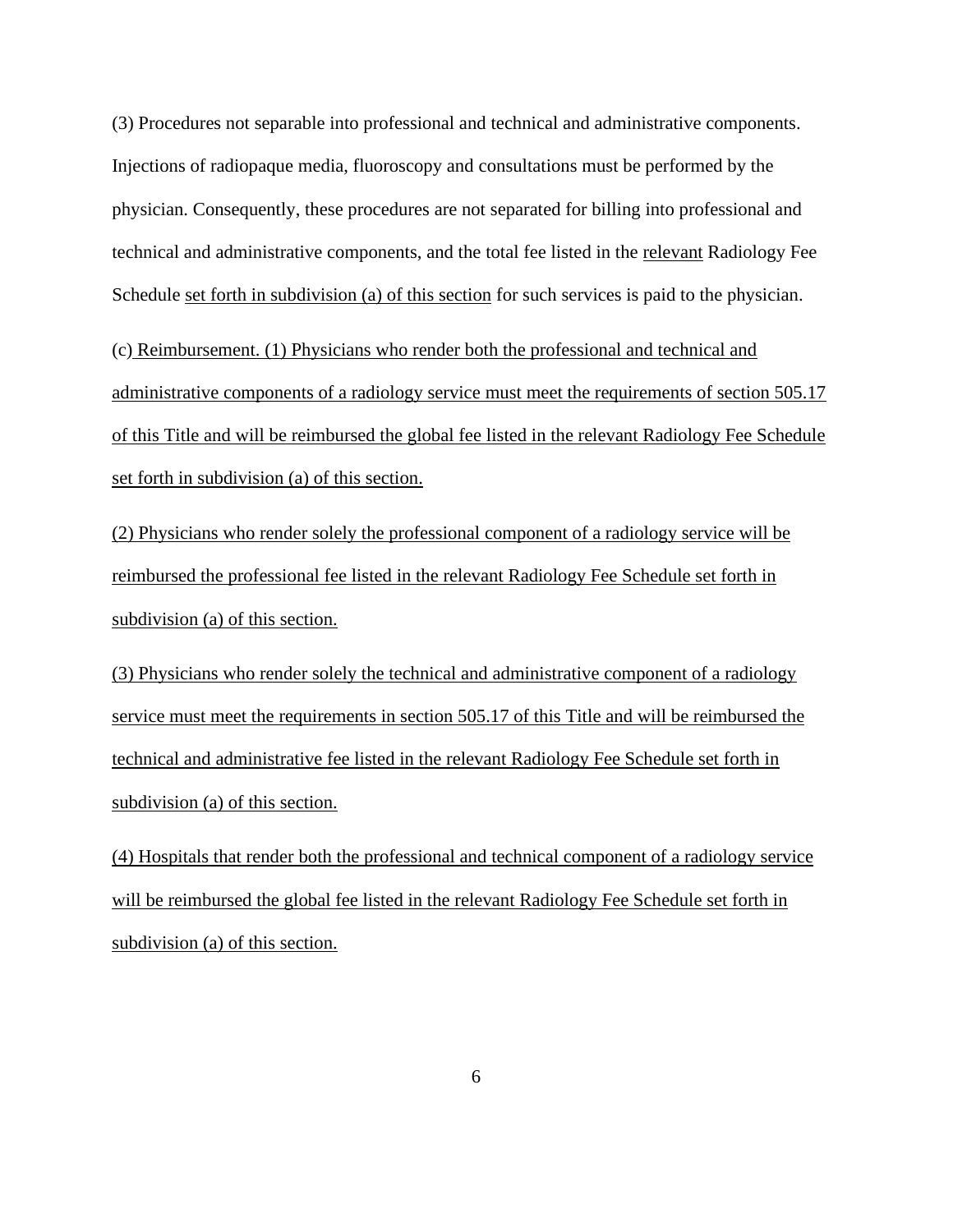(5) Hospitals that render solely the technical and administrative component of a radiology service will be reimbursed the technical and administrative fee listed in the relevant Radiology Fee Schedule set forth in subdivision (a) of this section.

(d) General rules. These rules apply to all procedure codes found in the Radiology Fee Schedule.

(1) What is included in radiology fees. Fees listed in the Radiology Fee Schedule include the following:

(i) the usual contrast media, equipment and materials. When the physician supplies special surgical trays or materials, an additional charge may be claimed from the department;

(ii) consultation with and written reports provided to the referring physician; and

(iii) payment for injection procedures, such as local anesthesia, needle or catheter placement or injection of contrast media as provided in the Radiology Fee Schedule, except for injection procedures which are identified by an asterisk before the [MMIS] code in the Radiology Fee Schedule.

(2) Payment for multiple or repeat radiology procedures. (i) When more than one radiology procedure is performed on different parts of the body during the same visit, the total payment is the sum of the fee for the more costly procedure plus 60 percent of the fee for the less costly procedure.

(ii) When a single radiology procedure is performed which shows more than one part of the body, payment will be made for only one procedure.

7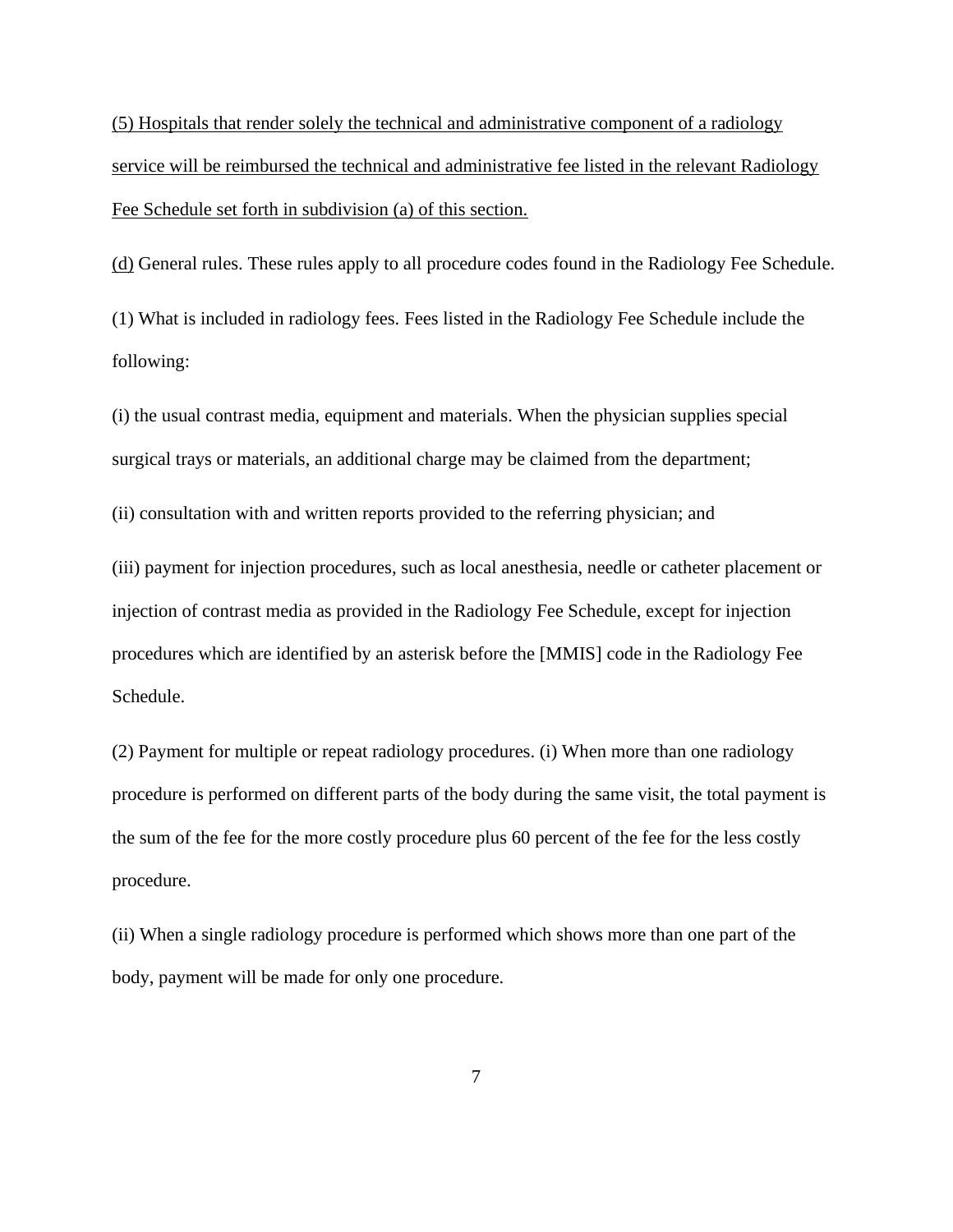(iii) When repeat radiology procedures are performed on the same part of the body and for the same illness, payment for the repeat procedures will be made according to the fee listed in the Radiology Fee Schedule. However, no payment will be made for repeat procedures on the same part of the body and for the same illness when the reason for the repeat procedure is technical or professional error in the original procedure.

[(d)] (e) Outpatient and clinic services. No additional payment will be made for outpatient emergency and clinic services if the cost of providing radiology or radiotherapy services is included in the maximum reimbursement rate promulgated for the hospital by the Director of the Budget pursuant to section 2807 of the Public Health Law. When physicians refer patients for outpatient radiology or radiotherapy services, payment will be made according to the Radiology Fee Schedule except when radiology or radiotherapy services are provided in a facility that includes the cost of these services in its clinic rate calculation. In these cases, the recipient shall be registered as a clinic patient and the clinic rate shall be billed.

[(e)] (f) [Medicaid management information system (MMIS)] Current Procedural Terminology (CPT) code modifiers. Each radiology procedure listed in the Radiology Fee Schedules set forth in subdivision (a) of this section is preceded by a five-digit number identifying the specific procedure for which payment is claimed. Known as [the MMIS] a CPT procedure code, this number sometimes must be expanded by two additional digits, or modifiers, to describe more completely the particular procedure involved. The modifiers used in radiology are [described below:

8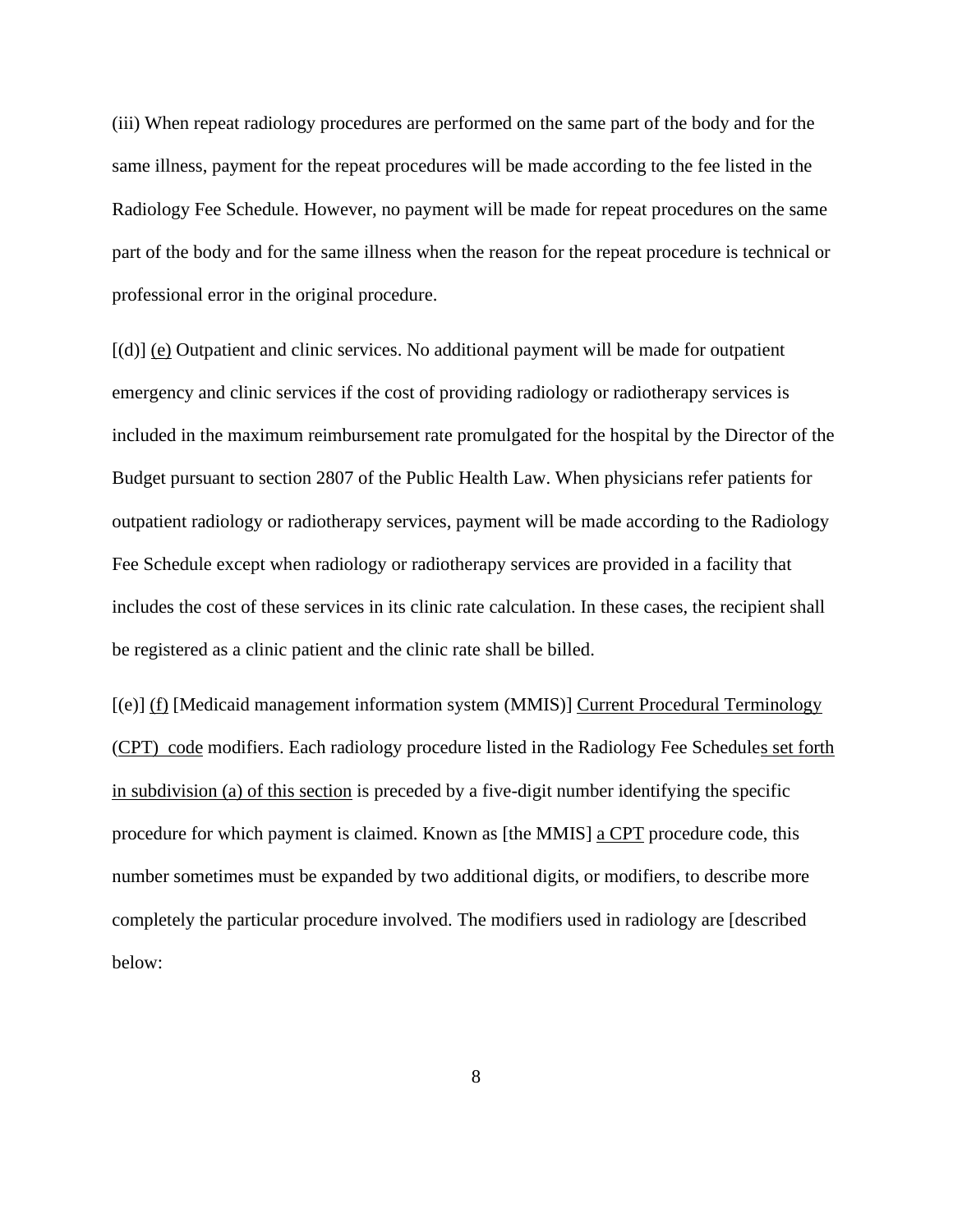(1) '-60' Professional component. When physicians provide radiology services in hospitals but are not paid for these services by the hospitals, the physicians' services are identified for billing purposes by adding the modifier '-60' to the MMIS procedure code.

(2) '-61' Technical and administrative component. When physicians provide radiology services in hospitals but are not paid for these services by the hospitals, the services, facilities and supplies furnished to the physicians by the hospitals are identified for billing purposes by adding the modifier '-61' to the MMIS procedure code.

(3) '-62' Multiple radiology procedures. When more than one radiology procedure is performed on different parts of the body during the same visit, the more costly procedure is identified for billing purposes by its MMIS procedure code, and the less costly procedure is identified by adding the modifier '-62' to its MMIS procedure code.

(4) '-65' Multiple vascular radiology procedures. When more than one vascular radiology procedure is performed at the same time, the more costly procedure is identified for billing purposes by its MMIS procedure code and the less costly procedure is identified by adding the modifier '-65' to its MMIS procedure code.

(5) '-66' Repeal radiology procedures. When radiology procedures are repeated for reasons other than technical or professional error in the original procedure, the repeat procedure is identified for billing purposes by adding the modifier, '-66' to the MMIS procedure code.

(6) '-19' Multiple modifiers. More than one modifier often may be needed to identify radiology procedures for which payment is sought. Add the modifier '-19' to the MMIS procedure code and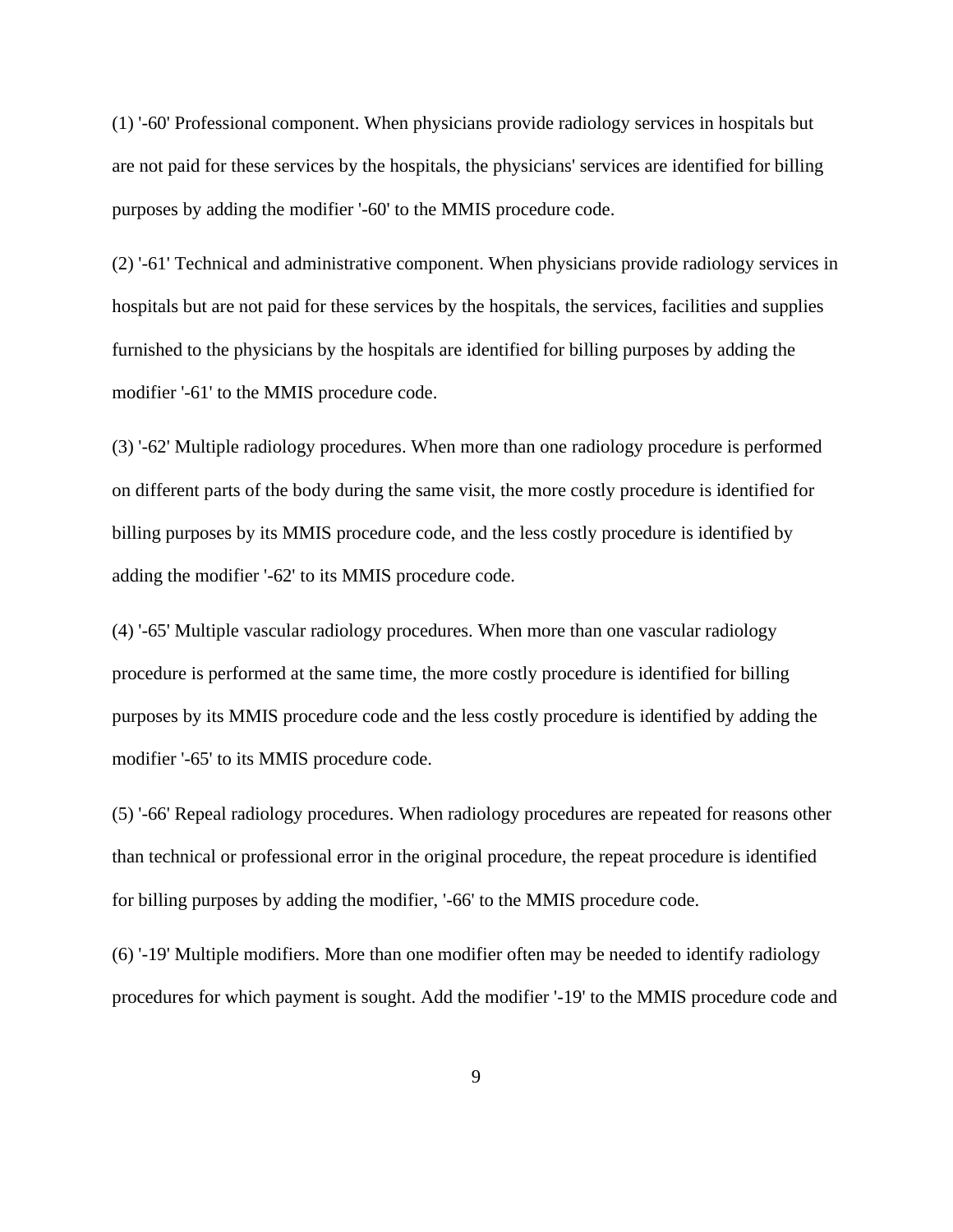list the applicable modifiers in the procedure description] are found in the relevant Radiology Fee Schedule set forth in subdivision (a) of this section.

Subdivision (f) of section 533.6, Radiology Fee Schedule, is REPEALED.

Part 538 is added to read as follows:

PART 538 State Reimbursement for Telehealth Services

Section 538.1 Definitions. Telehealth has the meaning set forth in Public Health Law § 2999-cc and shall also include the following terms with the following meanings:

(a) "Audio-only visits" means the use of telephone and other audio-only technologies to deliver services.

(b) "eConsults" means the asynchronous or synchronous, consultative, provider-to-provider assessment and management services conducted through telephone, internet, or electronic health records.

(c) "Telehealth provider" is defined in Public Health Law § 2999-cc(2) and shall also include:

(1) Voluntary foster care agencies certified by the New York State Office of Children and Family Services and licensed pursuant to article twenty-nine-I of Public Health Law, and providers employed by those agencies.

(2) Providers licensed or certified by the New York State Department of Education to provide Applied Behavioral Analysis therapy.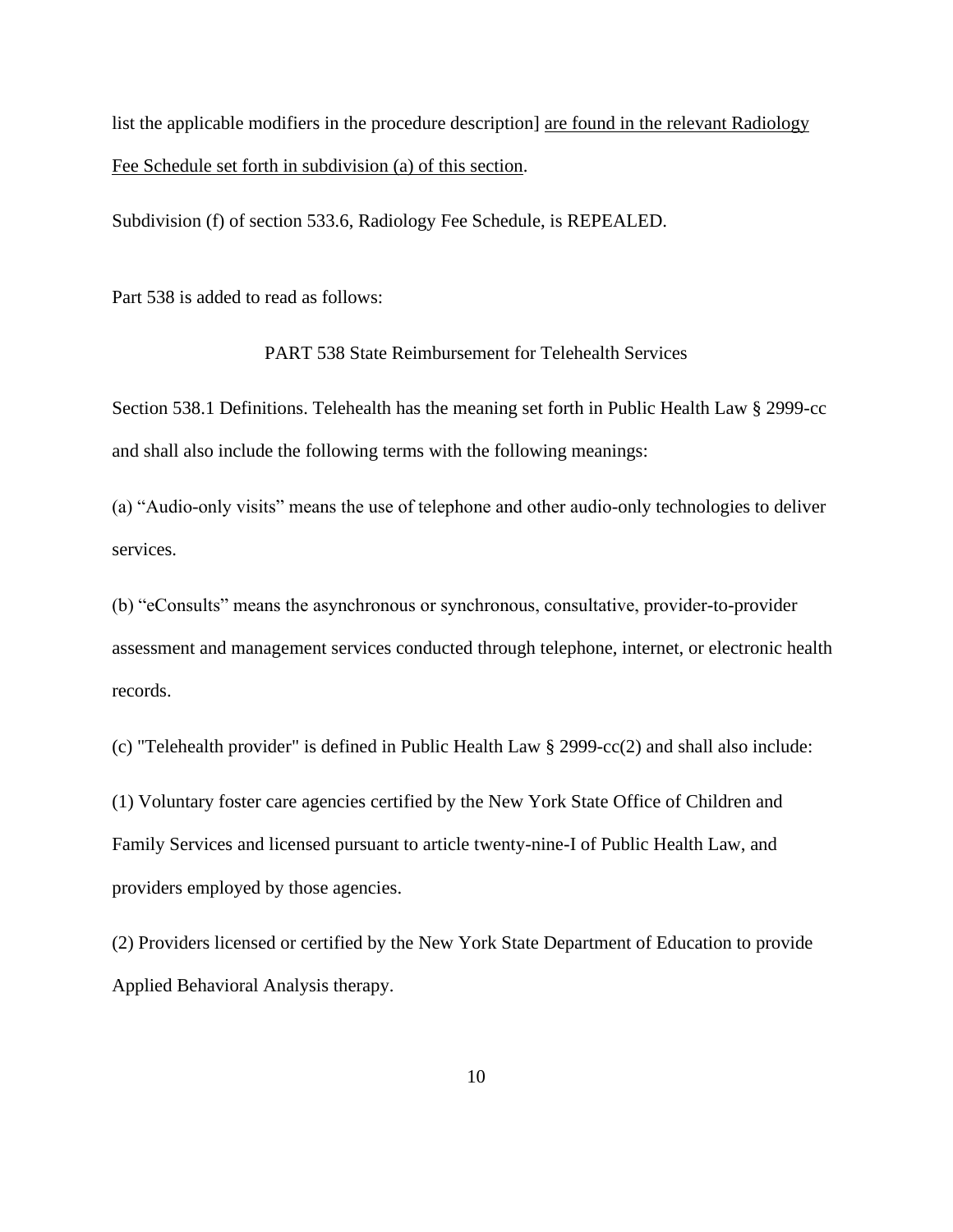(3) Radiologists licensed pursuant to Article 131 of the Education Law and credentialed by the site from which the radiologist practices;

(4) All Medicaid providers and providers employed by Medicaid facilities or provider agencies who are authorized to provide in-person services are authorized to provide such services via telehealth as long as such telehealth services are appropriate to meet a patient's needs and are within a provider's scope of practice.

(d) "Virtual Check-in" means a brief communication via a secure, technology-based service initiated by the patient or patient's guardian/caregiver, e.g., virtual check-in by a physician or other qualified healthcare professional.

(e) "Virtual Patient Education" means education and training for patient self-management by a qualified health care professional via telehealth.

Section 538.2 Modalities and applicable standards. Payment for telehealth services shall be made in accordance with section 538.3 of this Part only if the provision of such services appropriately reduces the need for on-site or in-office visits and the following standards are met: (a) An "audio-only visit" is reimbursable when the service can be effectively delivered without a visual or in-person component; and it is the only available modality or is the patient's preferred method of service delivery; and the patient consents to an audio-only visit; and it is determined clinically appropriate by the ordering or furnishing provider; and the provider meets billing requirements, as determined and specified by the commissioner in administrative guidance. Services provided via audio-only visits shall contain all elements of the billable procedures or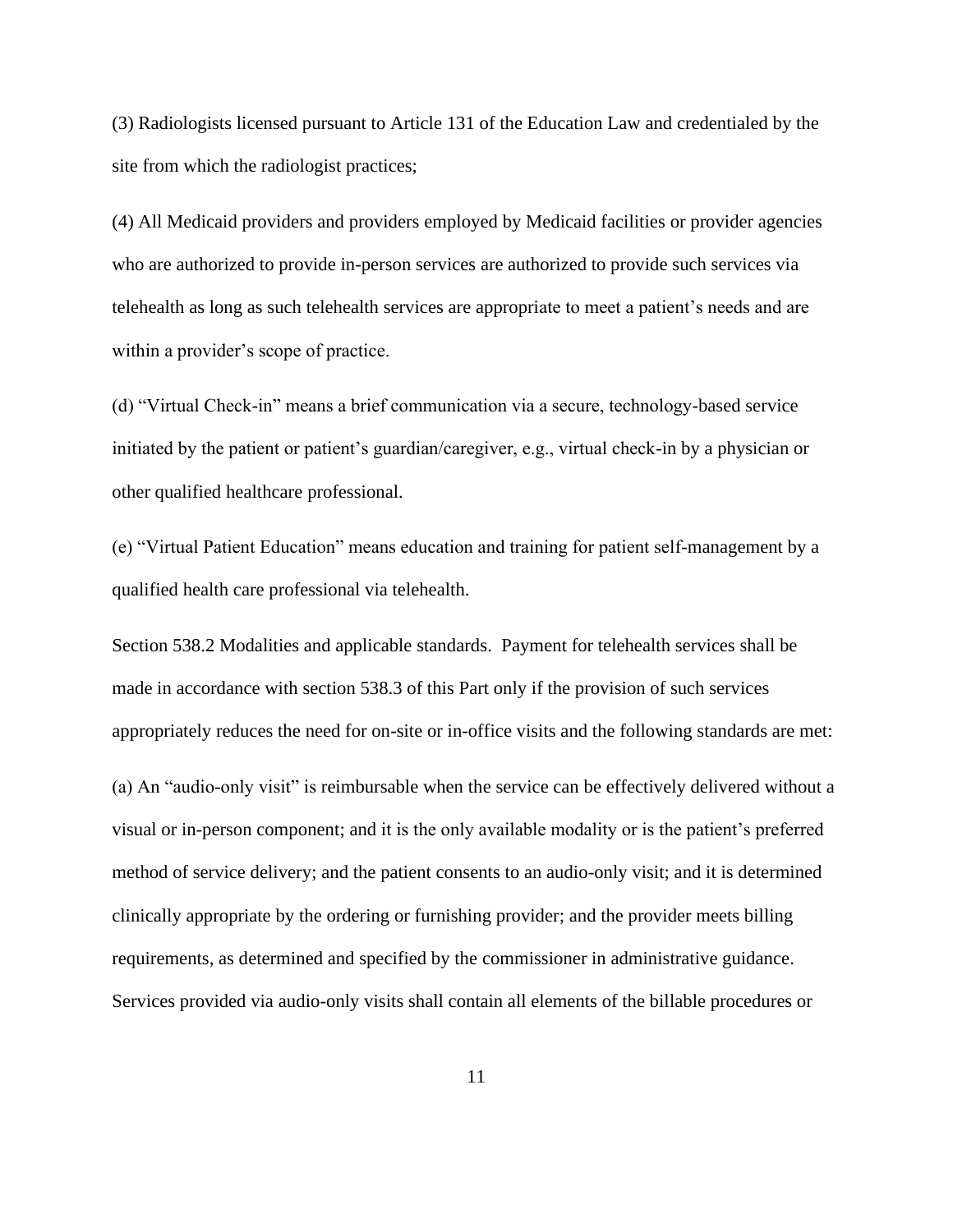rate codes and must meet all documentation requirements as if provided in person or via an audio-visual visit.

(b) "eConsults" are intended to improve access to specialty expertise through consultations between consulting providers and treating providers. eConsults are reimbursable when the providers meet minimum time and billing requirements, as determined and specified by the commissioner in administrative guidance.

(c) "Virtual Check-in" visits are intended to be used for brief medical discussions or electronic communications between a provider and a new or established patient, at the patient's request. Virtual check-ins are reimbursable when the provider meets certain billing requirements, as determined and specified by the commissioner in administrative guidance.

(d) "Virtual Patient Education" delivers health education to patients, their families, or caregivers, and is reimbursable only for services that are otherwise reimbursable when delivered in person and when the provider meets certain billing requirements, as determined and specified by the commissioner in administrative guidance.

Section 538.3 Reimbursement. (a) As required by Social Services Law § 367-u and, except for services paid by State only funds, contingent upon federal financial participation, reimbursement shall be made in accordance with fees determined by the commissioner based on and benchmarked to in-person fees for equivalent or similar services.

(b) Reimbursement shall not be made for services that do not warrant separate reimbursement as identified by the department during fraud, waste and abuse detection efforts. The department reserves the right to request additional documentation and deny payment for services deemed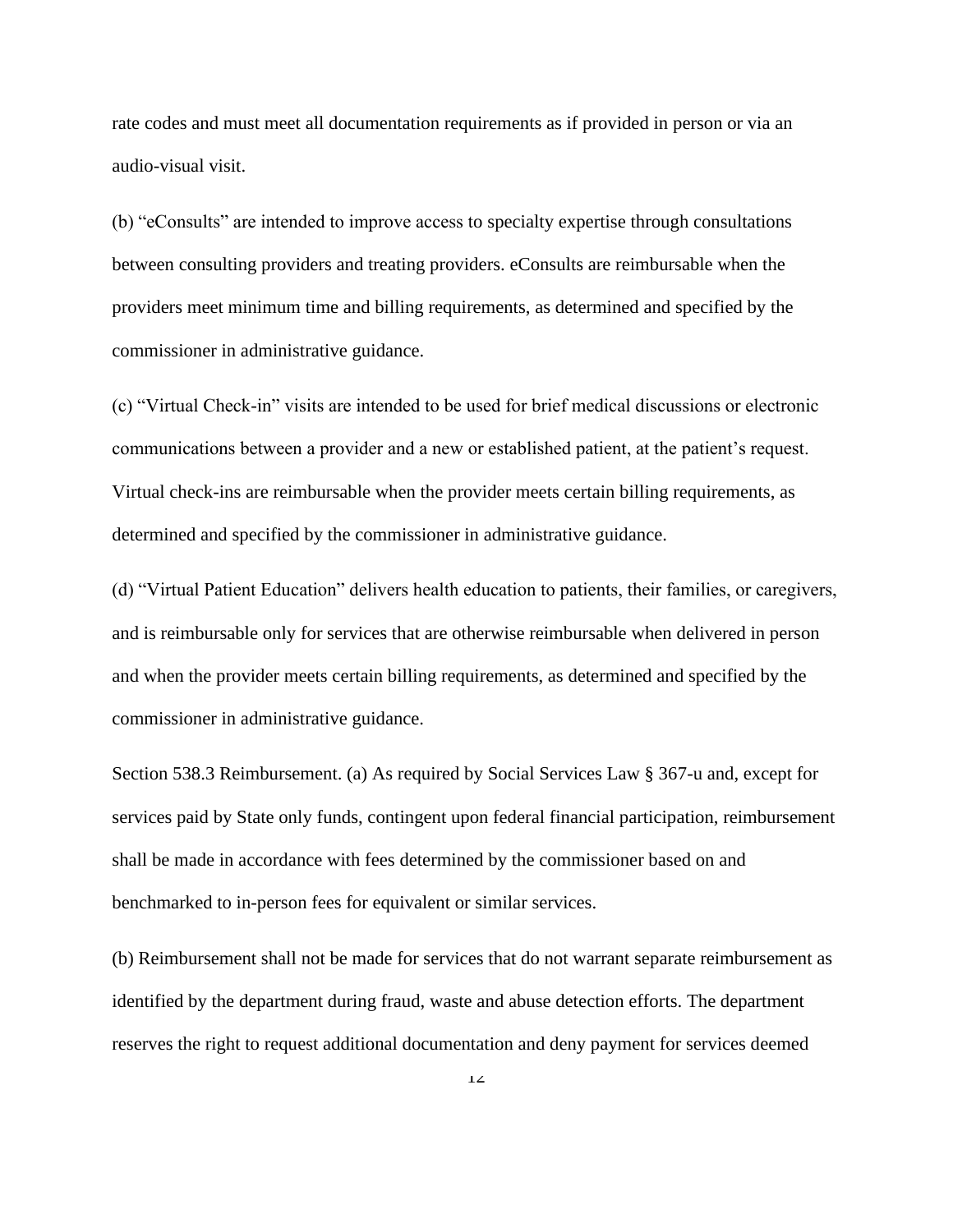duplicative or included in a primary service. Any potential fraud, waste, or abuse, identified through claims monitoring or any other source, will be referred to the Office of Medicaid Inspector General.

(c)(i) Subject to payment restrictions set forth in  $\S 1842(n)(1)$  of the federal social security act and 42 C.F.R. § 414.50, reimbursement for professional services delivered via teleradiology shall be made only for the final radiology read and must be billed separately from the technical and administrative component as specified by the commissioner in administrative guidance.

(ii) Hospitals and physicians shall bill the professional and technical and administrative components separately in accordance with the relevant Radiology Fee Schedule set forth in subdivision (a) of section 533.6 of this Title.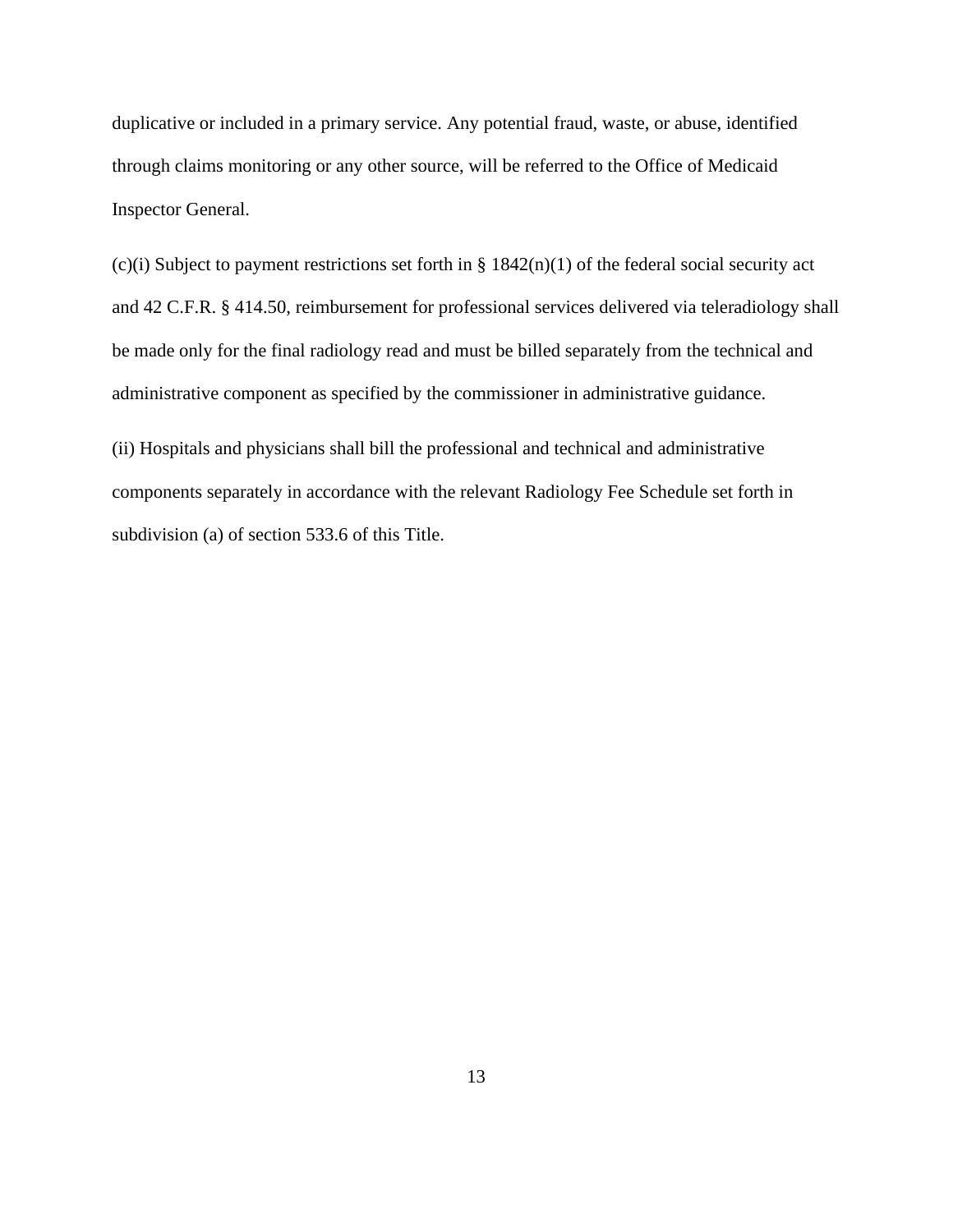#### **REGULATORY IMPACT STATEMENT**

#### **Statutory Authority:**

Public Health Law section 2999-cc(2)(y) provides the Commissioner of Health with the authority to determine, in consultation with the Commissioners of the Office of Mental Health, the Office of Addiction Services and Supports, or the Office for People with Developmental Disabilities, other categories of providers authorized to provide telehealth services.

Public Health Law section 2999-cc(4) requires promulgation of regulations to cover the modality of audio-only telephone communication as telehealth in the medical assistance and child health insurance programs.

Public Health Law section 2999-ee provides the Commissioner of Health with the authority to specify in regulation additional acceptable modalities for the delivery of health care services via telehealth, including audio-only telephone communications, in consultation with the Commissioners of the Office of Children and Family Services, the Office of Mental Health, the Office of Addiction Services and Supports, or the Office for People with Developmental Disabilities.

Public Health Law section  $201(1)(v)$  requires the Department of Health (Department) to act as the single State agency for Medicaid with the responsibility to supervise the plan required by Title XIX of the federal Social Security Act and to adopt regulations as may be necessary to implement this plan.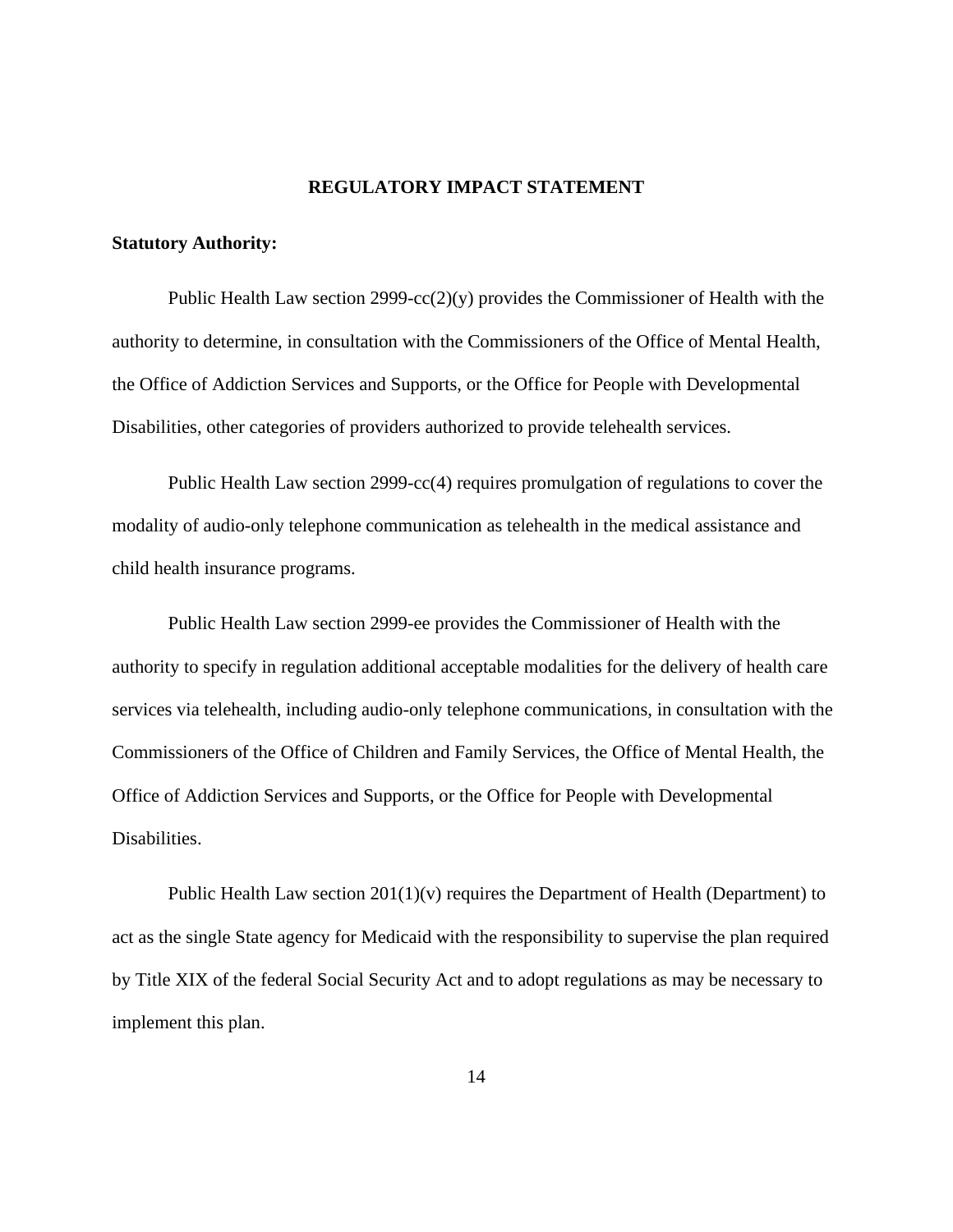Social Services Law section 365-a requires Medicaid coverage of certain medical care, services and supplies as authorized in regulations of the Department, including x-ray services.

### **Legislative Objectives:**

The legislative objective is to provide the Commissioner of Health with authority to determine the appropriate providers and modalities of telehealth necessary to increase access to health care services for Medicaid enrollees, especially for behavioral health, oral health, maternity care, care management, services provided in emergency departments and services provided to certain high-need populations.

### **Needs and Benefits:**

These regulatory amendments are needed to ensure continuity of care provided to Medicaid enrollees. During the public health emergency, pursuant to Executive Orders that waived certain New York State laws and regulatory requirements related to telehealth, all Medicaid providers were authorized to utilize telehealth, including audio-only telephone or other audio-only technology. When these Executive Orders expired on June 24, 2021, the Department promulgated emergency regulations to authorize Medicaid providers to continuously provide services pursuant to these flexibilities to ensure continuity of care. These regulations will establish this authority permanently.

During the course of the public health emergency, Medicaid providers have adopted widespread use of telehealth, including through audio-only telephonic modalities and other audio-only technologies, as a means of delivering services to Medicaid beneficiaries. Providers have reported that this expansion of telehealth has improved access to care, improved patient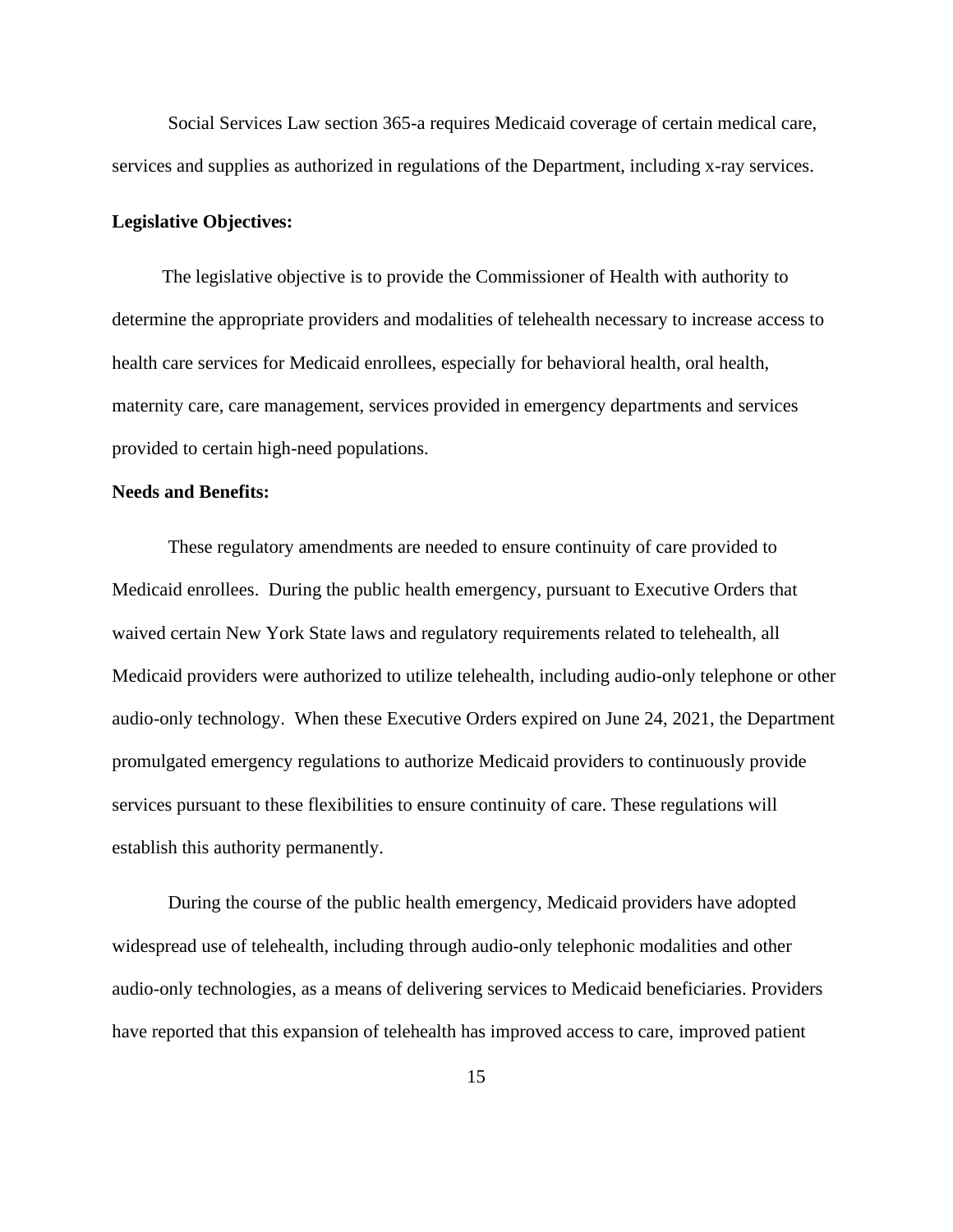experience, and improved provider satisfaction. Telehealth also has the potential to improve patient outcomes, although measurement of these outcomes requires further research. Furthermore, expanded use of telehealth during the pandemic has resulted in Medicaid program savings related to avoidance of emergency room and urgent care visits, and decreased utilization of Medicaid-covered non-emergency medical transportation services.

Telehealth mitigates provider access issues by connecting patients in rural areas with needed specialist care. Teleradiology, in particular, is needed to combat the lack of available radiologists. Teleradiology improves patient care by allowing radiologists to provide services remotely without having to be at the same location as the patient. Small rural hospitals often employ only one radiologist or no radiologist at all. In some cases, the interpretation of a radiological image may require input from a radiologist with a sub-specialty (e.g., MRI radiology, neuro-radiology, pediatric radiology, etc.). Professionals with sub-specialty expertise typically practice in large metropolitan facilities. Teleradiology allows for these trained specialists to fill a void by providing competent and timely professional radiology services, when a radiologist is not otherwise available, twenty-four hours a day, seven days a week.

Given that the Centers for Medicare and Medicaid Services has authorized continued use of telehealth through modalities that align with Article 29-G of the Public Health Law, the Department is issuing these regulations in order to ensure ongoing and continuous access to telehealth services for Medicaid members, during and after the COVID-19 pandemic. These regulations will expand the types of providers authorized to provide care via telehealth, define additional telehealth modalities, including audio-only, and allow for teleradiology. This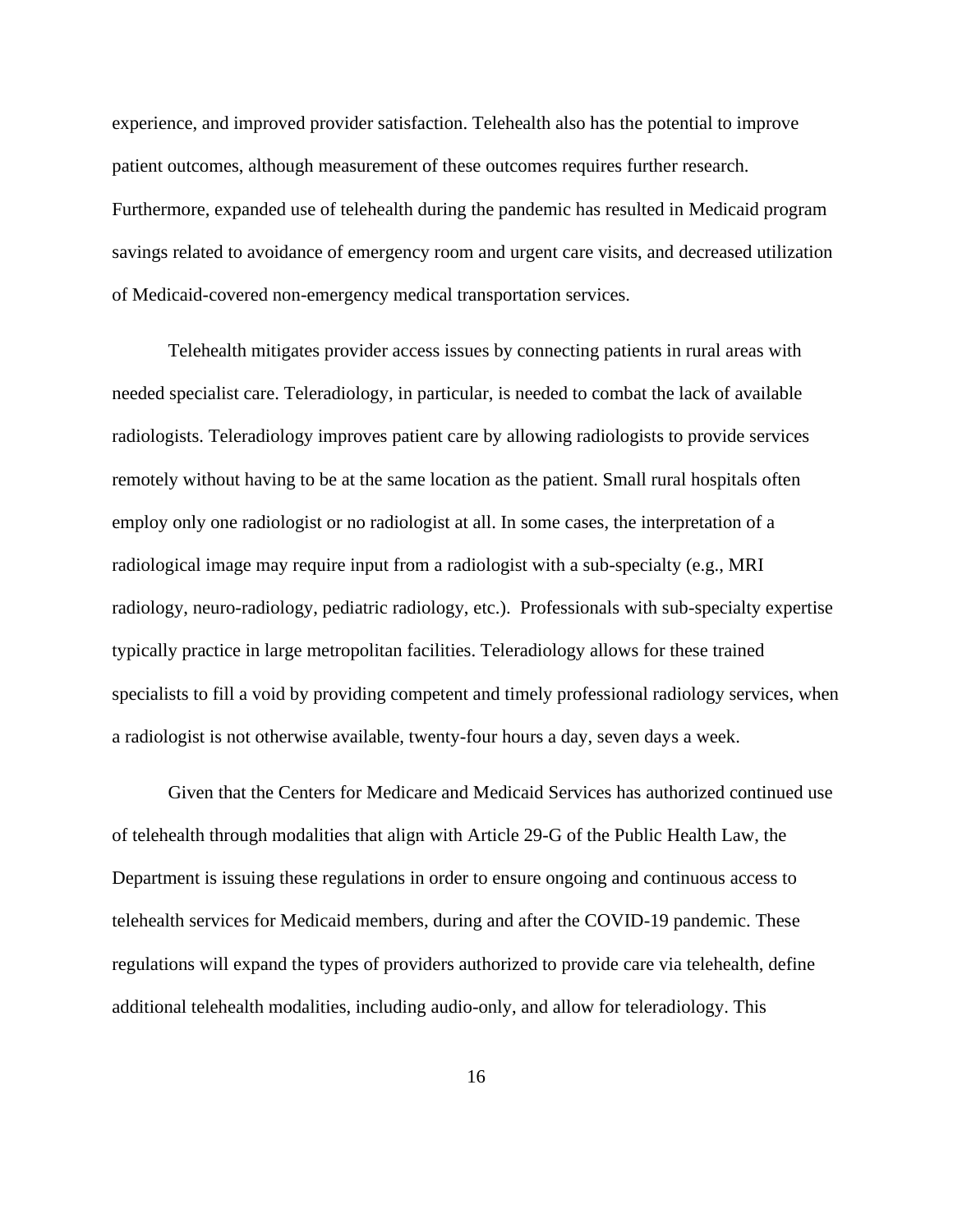continuous access is particularly important for members of the Medicaid population who are unable to access services in person, or who continue to be at risk for COVID-19.

## **Costs to Regulated Parties:**

There are no costs imposed on regulated parties by these regulations because the amendments provide reimbursement for health care services provided via telehealth.

#### **Costs to the Administering Agencies, the State, and Local Governments:**

Costs to administering agencies and the State associated with these amendments will be covered by existing State budget appropriations and anticipated federal financial participation. There are no costs imposed on local governments by these regulations because the amendments provide reimbursement for health care services provided via telehealth.

## **Local Government Mandates:**

The proposed regulations do not impose any new programs, services, duties or responsibilities upon any county, city, town, village, school district, fire district or other special district.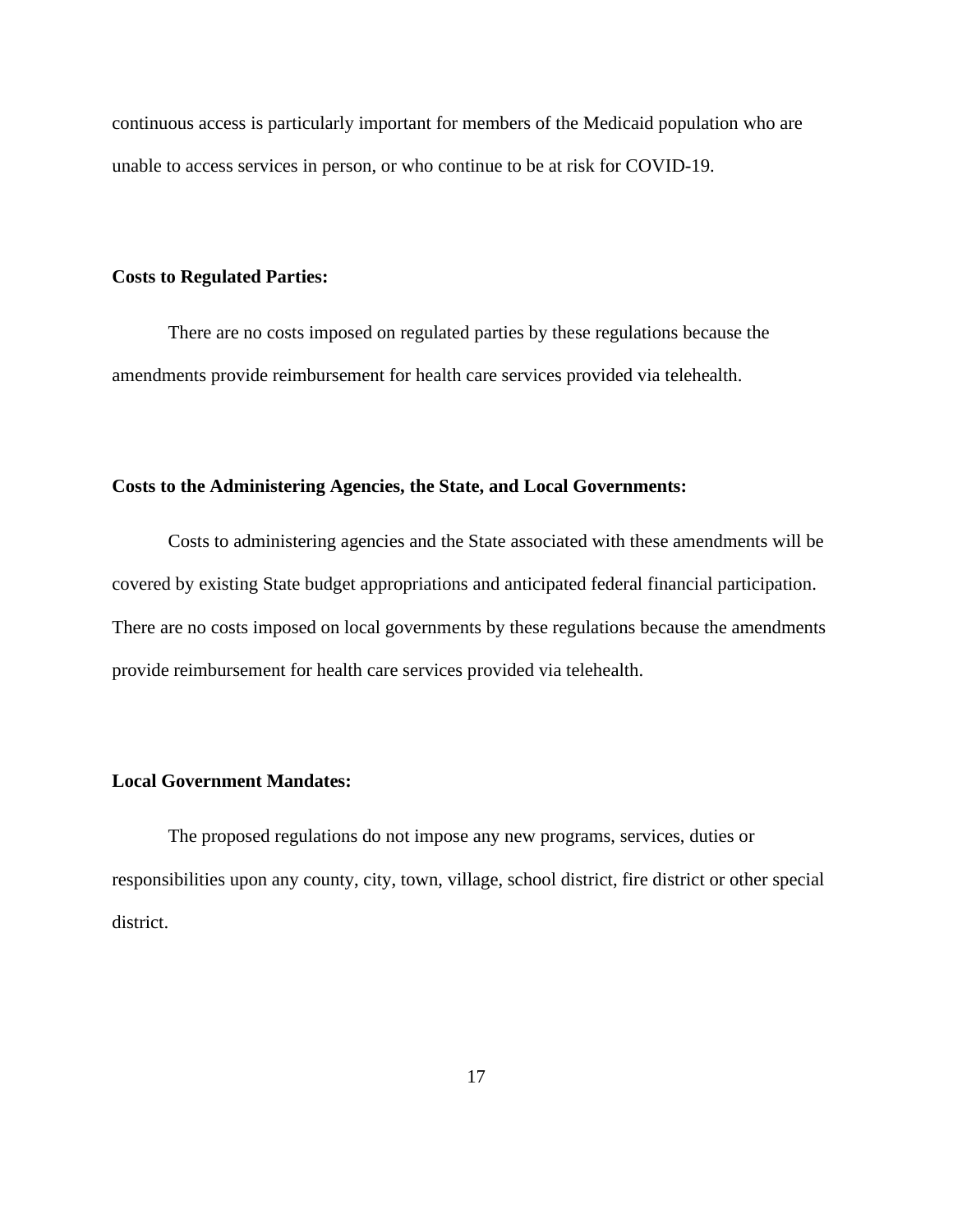#### **Paperwork:**

The proposed regulations impose minimal paperwork requirements on regulated parties to claim Medicaid reimbursement for telehealth services provided to Medicaid enrollees.

### **Duplication:**

There are no other State or Federal requirements that duplicate, overlap, or conflict with the statute and the proposed regulations.

## **Alternatives:**

The Department considered the option of not promulgating these regulations, which would create an abrupt halt to certain telehealth flexibilities authorized during the public health emergency and which have proven vital to Medicaid members. In consultation with the Office of Mental Health and Office of Addiction Services and Supports, the Department determined that providing continuity of care to Medicaid enrollees is a public health priority and as such, decided to move forward with these regulations.

## **Federal Standards:**

There are no minimum Federal standards regarding this subject.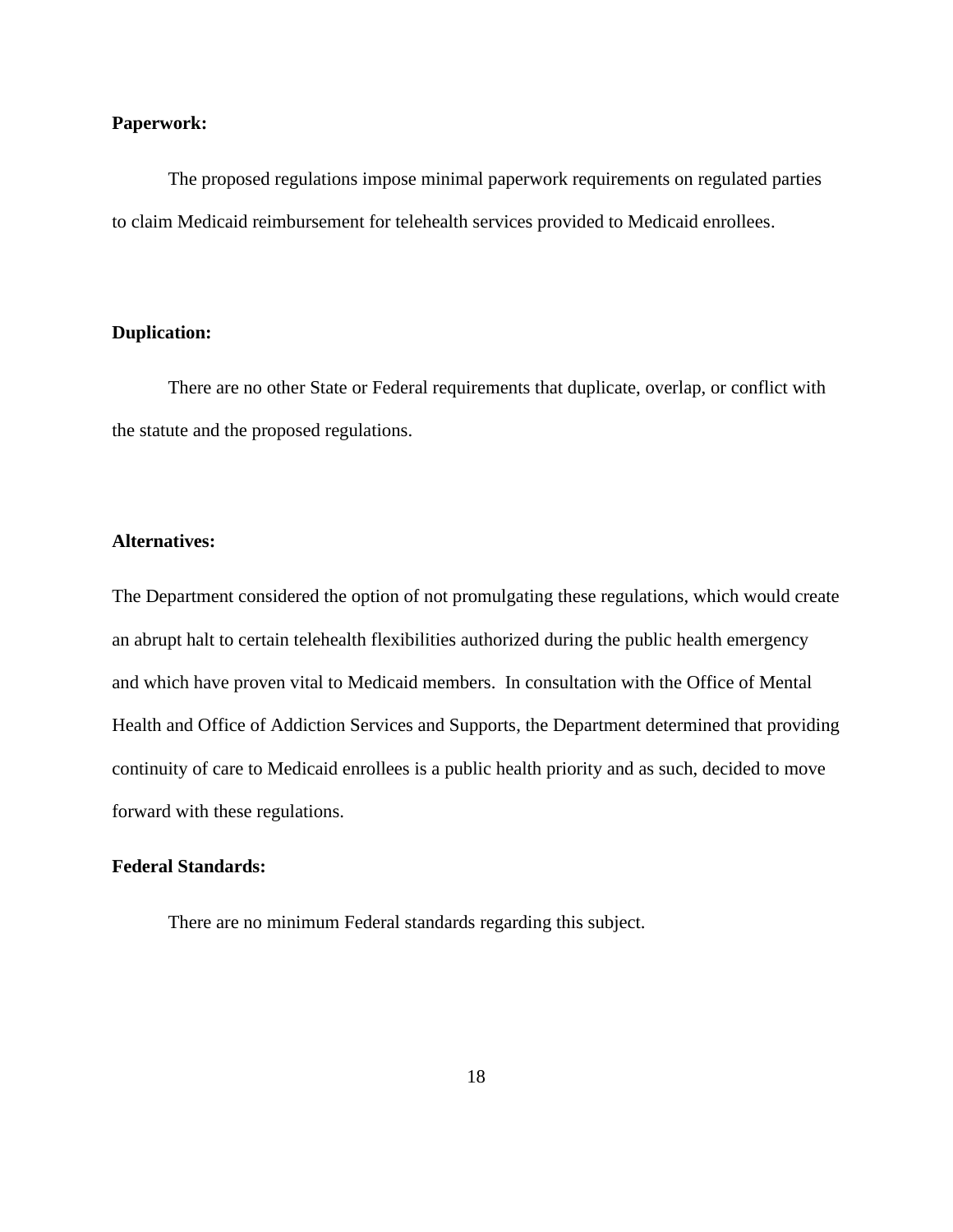## **Compliance Schedule:**

These amendments shall be effective on publication of the Notice of Adoption in the

State Register.

## **Contact Person:**

Katherine E. Ceroalo New York State Department of Health Bureau of Program Counsel, Regulatory Affairs Unit Corning Tower Building, Rm. 2438 Empire State Plaza Albany, New York 12237 (518) 473-7488 (518) 473-2019 (FAX) [REGSQNA@health.ny.gov](mailto:REGSQNA@health.ny.gov)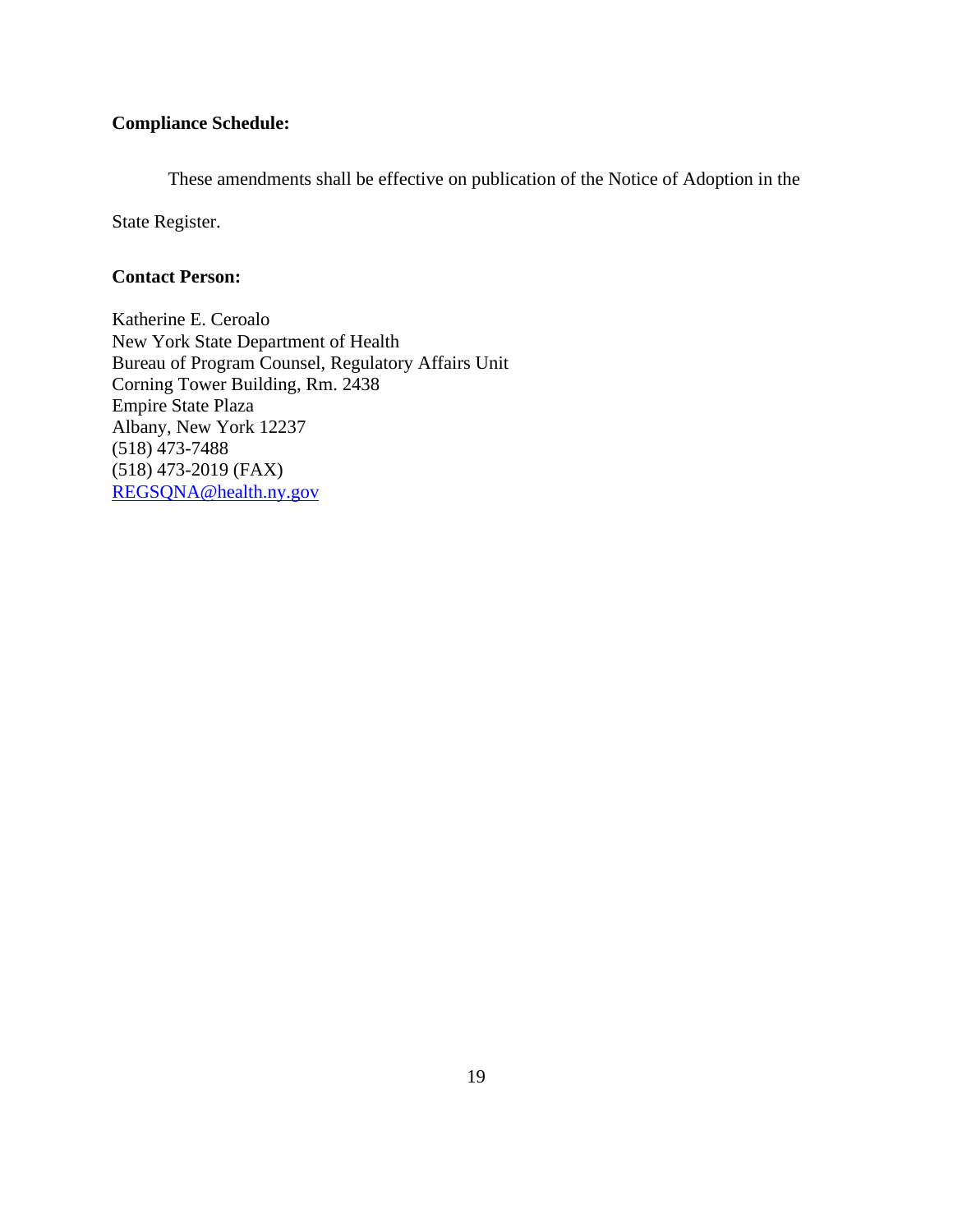## **STATEMENT IN LIEU OF**

#### **REGULATORY FLEXIBILITY ANALYSIS**

No regulatory flexibility analysis is required pursuant to section 202-b(3)(a) of the State Administrative Procedure Act. The proposed amendment does not impose an adverse economic impact on small businesses or local governments, and it does not impose any new reporting, record keeping or other compliance requirements on small businesses or local governments.

## **Cure Period:**

Chapter 524 of the Laws of 2011 requires agencies to include a "cure period" or other opportunity for ameliorative action to prevent the imposition of penalties on the party or parties subject to enforcement when developing a regulation or explain in the Regulatory Flexibility Analysis why one was not included. This regulation creates no new penalty or sanction. Hence, a cure period is not necessary.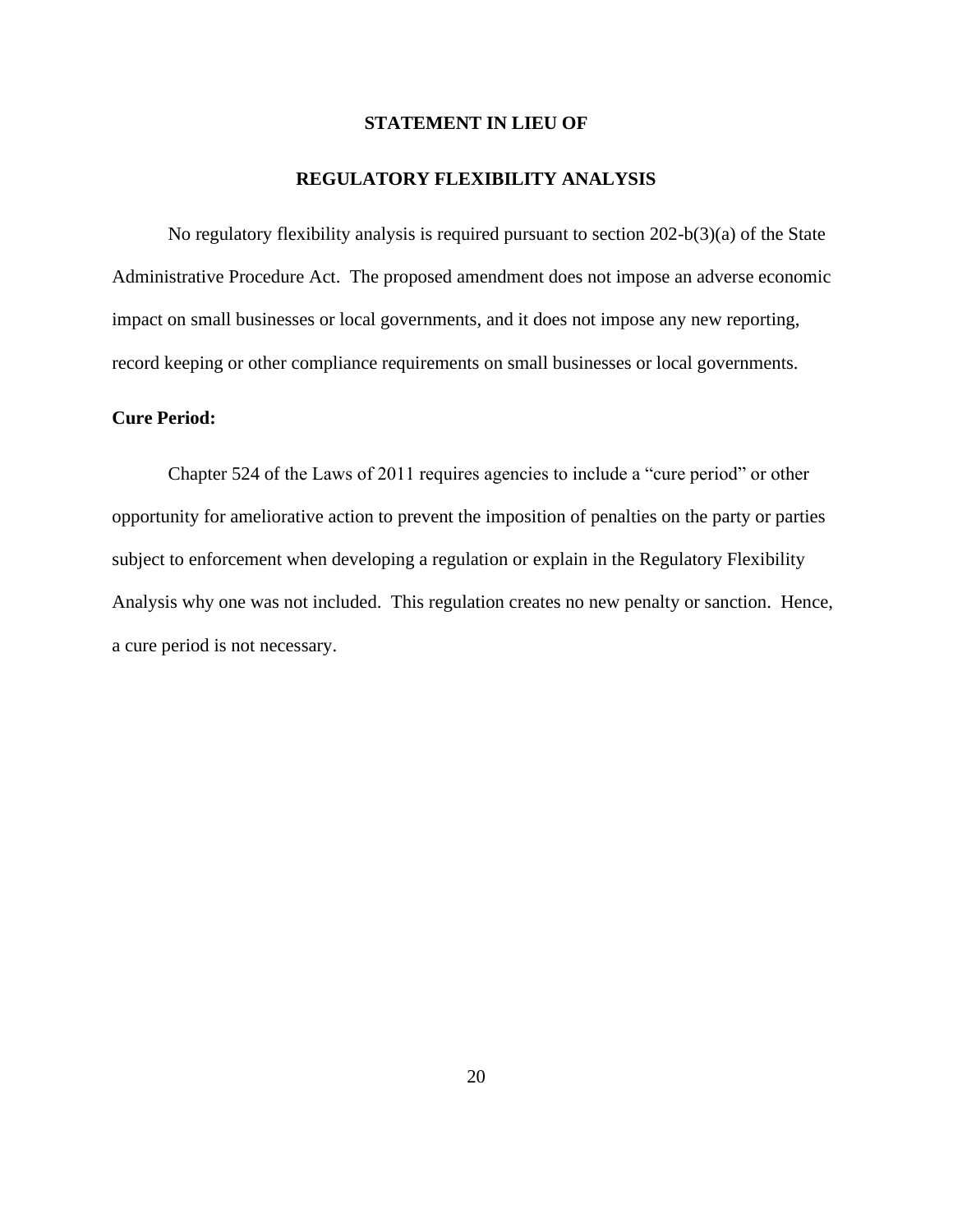## **STATEMENT IN LIEU OF**

## **RURAL AREA FLEXIBILITY ANALYSIS**

No rural area flexibility analysis is required pursuant to section 202-bb(4)(a) of the State Administrative Procedure Act. The proposed amendment does not impose an adverse impact on rural areas, and it does not impose any new reporting, record keeping or other compliance requirements on public or private entities in rural areas.